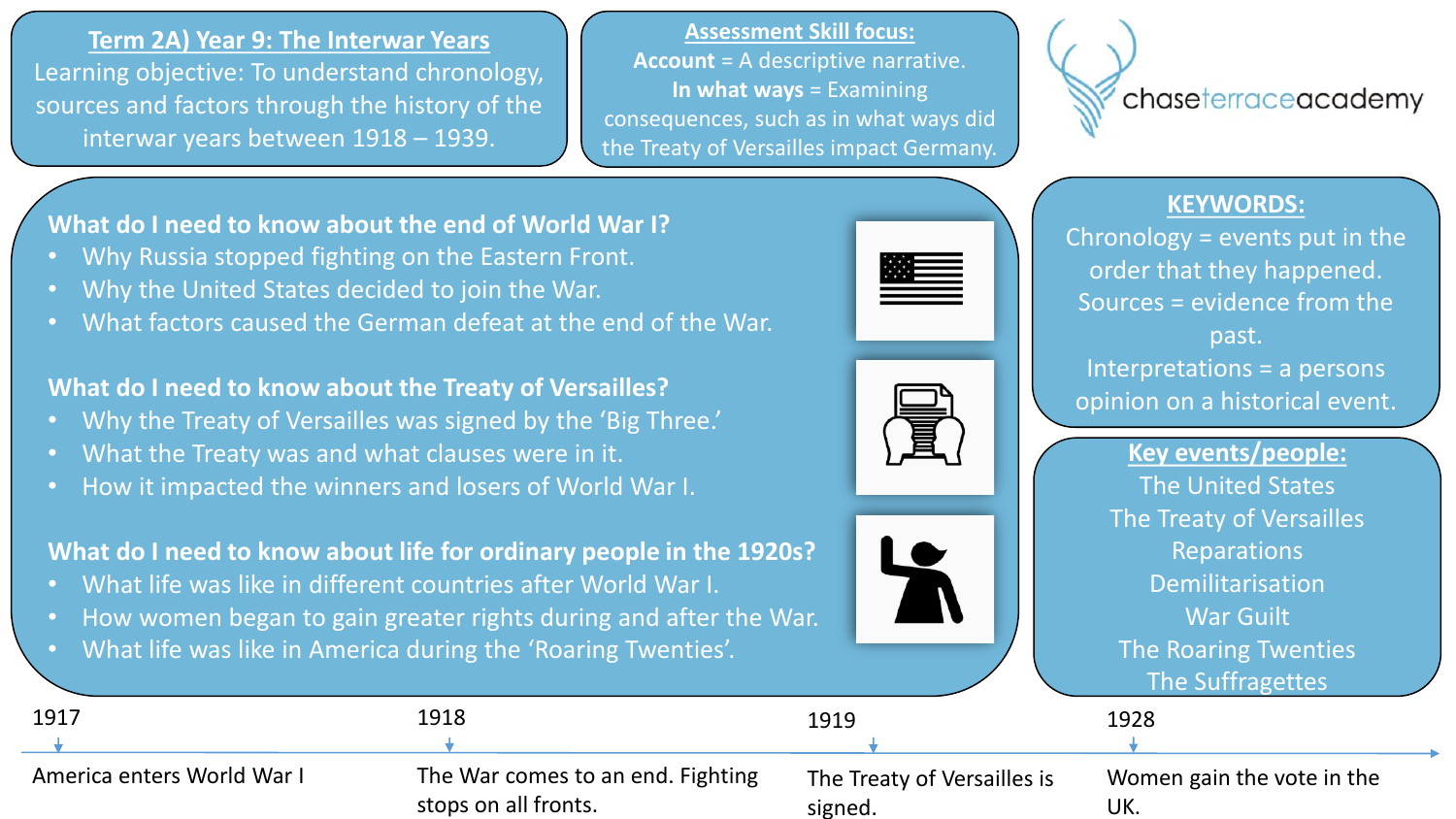### **What first-order concepts do I need to learn below?**

*Hint: remember! A first-order concept is a word historians use to describe facts related to events.*

- **Facts on the end of World War I:**
- World War I seemed to be slowing down by 1918. The Russian Royal Family of Tsars had been assassinated by left-wing Bolsheviks and Russia pulled back from the fight on the Eastern Front.
- The Germans could now focus all of their efforts on France and Britain. It looked like they were going to win.
- That was until German U-Boats began attacking American ships in the Atlantic. When the US joined the fight, they ended it through sheer numbers, the size of their armies and raw economic power.
- **Facts on the Treaty of Versailles:**
- Germany surrendered in 1918, when the Kaiser, their leader, was forced to abdicate (step down).
- The 'Big Three,' the leaders who led the victorious Britain, America and France, forced Germany to sign a Treaty (agreement) at the Versailles Palace in France. In it, they outlined terms that offended Germany – such as high reparation repayments, demilitarisation, and accepting war-guilt.
- **Facts on the life of ordinary people in the Inter-War Years:**
- Different countries were effected in different ways after World War I.
- Britain had lost most of its empire, and it's people were exhausted. Many returned home with lifelong trauma. The women of Britain had spent years fighting for the vote – especially the Suffragettes.
- In America, they experienced growth and prosperity in the 'Roaring Twenties' particularly the gangsters and bootleggers who profiteered greatly following the Prohibition of Alcohol.

### **What second-order concepts do I need to learn below?**

*Hint: remember! A 'second-order concept' is a phrase historians use to describe the history skills that are used in history – like putting events in chronological order, or analysing sources!*

• Sources are pieces of evidence historians use to find out about the past. Primary sources, like the cartoon aside, are seen as useful as they give a detailed insight into peoples opinions at the time. Secondary sources are seen as more reliable though, as they are not subject to *as much* bias.

# chaseterraceacademy

### **Look to the past:**

Below is a primary source: a political newspaper cartoon showing Germany being force fed the terms of the Treaty of Versailles. Which parts of the source support this theory?

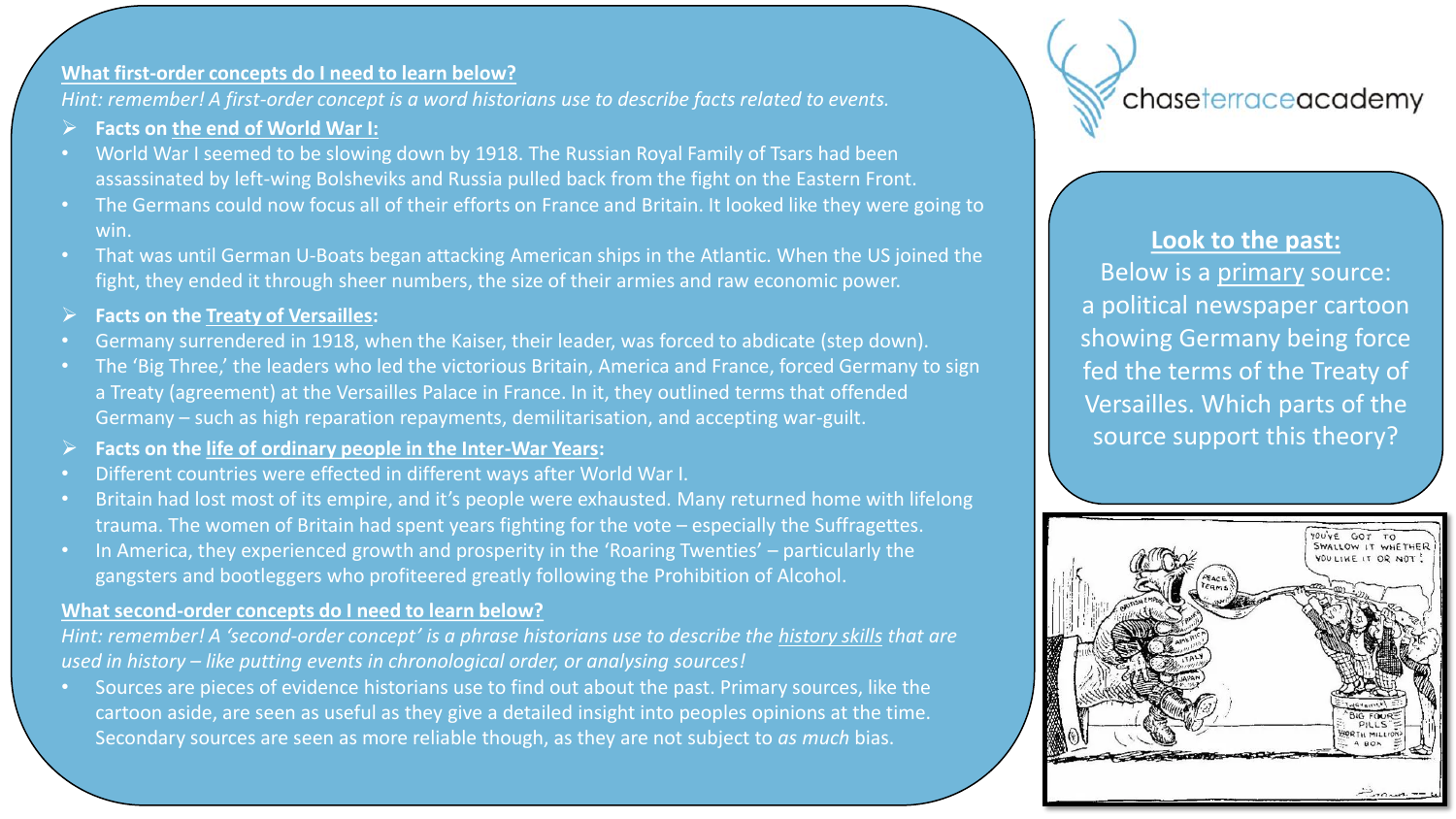**Term 2A) Year 9: The Rise of the Nazis** Learning objective: To understand chronology, sources and factors through the history of Weimar Germany and the rise of Hitler.

**Assessment Skill focus: Account** = A descriptive narrative. **In what ways** = Examining consequences, such as in what ways did the Treaty of Versailles impact Germany.



## **KEYWORDS:**

Chronology = events put in the order that they happened. Sources = evidence from the past. Interpretations = a persons opinion on a historical event.

**Key events/people:** Adolf Hitler Democracy and Dictatorships Weimar Republic Nazi Ideology The SA Brownshirts and the SS The Munich Putsch The Reichstag Fire

**What do I need to know about the early life of Adolf Hitler?**

- What significant events occurred in Adolf Hitler's childhood.
- How Hitler reacted to the Weimar Republic's rule of Germany.
- How Hitler managed to enter politics after his time in World War I.

## **What do I need to know about the Nazis first attempts to take power?**

- Who the SA Brownshirts were and what Nazi ideas were.
- What happened during the Munich Putsch.
- How the Putsch changed Hitler's plan to seize power.

## **What do I need to know about how the Nazis formally seized power?**

- Why people voted for the Nazis after the Wall Street Crash.
- How the Reichstag Fire helped Hitler seize control of the Reichstag.
- How Hitler consolidated his position through propaganda and force.

| 1889                            | 1923                                                                    | 1933                                                                                                                    |
|---------------------------------|-------------------------------------------------------------------------|-------------------------------------------------------------------------------------------------------------------------|
|                                 |                                                                         |                                                                                                                         |
| Adolf Hitler is born in Austria | After gaining support, Hitler attempts,<br>and fails, his Munich Putsch | After the Reichstag Fire, Hitler manages to become Chancellor<br>after gaining the popular vote from the German people. |